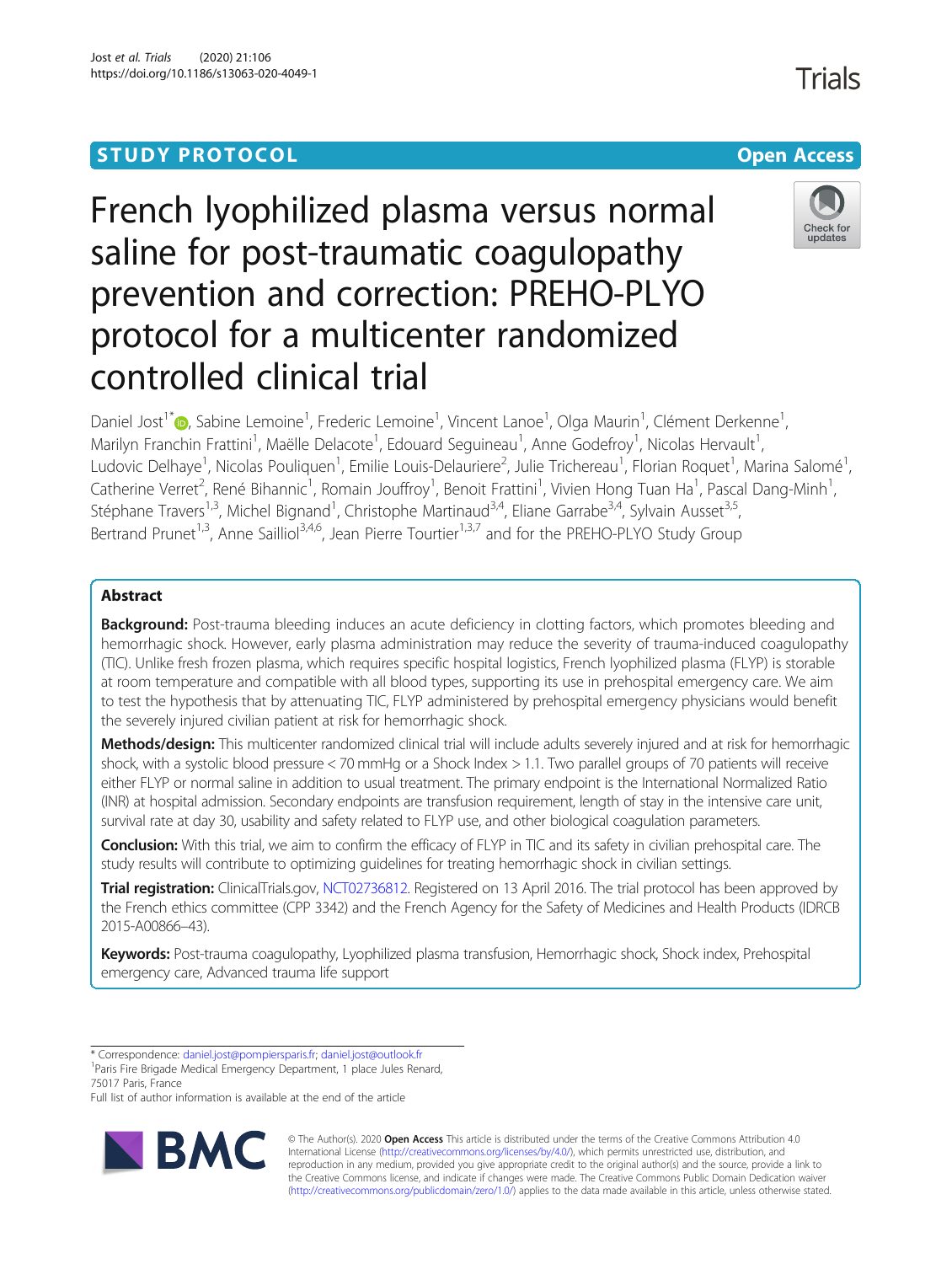# Background

Acute hemorrhage represents the leading cause of preventable death after severe trauma  $[1-4]$  $[1-4]$  $[1-4]$  $[1-4]$ . Trauma-induced coagulopathy (TIC) occurs early after severe trauma, resulting from multiple and complex pathophysiological mechanisms [[5](#page-7-0)]. It evolves in three phases. The first phase consists of the activation of multiple hemostatic pathways in association with tissue damage and hypoperfusion. The second phase arises from factors related to treatment during resuscitation. The third phase occurs post-resuscitation and leads to a prothrombotic state [\[6](#page-7-0)]. Related hemostatic biological abnormalities include decreased fibrinogen, platelets, and coagulation factors, resulting in increased prothrombin time (PT). A positive association between hemostasis abnormalities and the severity of tissue hypoperfusion has been observed, especially for PT [\[7,](#page-7-0) [8\]](#page-7-0). Three wellestablished factors correlate with mortality during traumatic shock: acidosis, hypothermia, and coagulopathy [\[9,](#page-7-0) [10\]](#page-7-0).

Previous studies have shown that 25% of civilian trauma patients and one-third of military trauma patients will present with a TIC, which is associated with a high mortality rate [\[11](#page-7-0), [12\]](#page-7-0). Borgman et al., in a retrospective cohort with war injuries, were the first to report a sharp decrease in death rate after traumatic shock when a 1:1 plasma/ packed red blood cell (RBC) ratio was initiated within 4 h after trauma occurrence [\[13\]](#page-7-0). Many subsequent findings in both civil and military traumatology have confirmed the results of this landmark study [\[14\]](#page-7-0). Despite their retrospective approach, these studies have confirmed the positive impact of a high ratio on the prognosis of bleeding traumas while showing that this benefit exists only with the achievement of this high ratio early in the patient management process [\[15](#page-7-0)–[18](#page-7-0)]. This time window is in accordance with the hypothesis that the administration of plasma attenuates TIC by providing coagulation factors and that this effect is all the more important because the treatment is administered early.

Fresh frozen plasma (FFP) use is challenging in the prehospital setting. To date, FFP requires either a thawing phase of 30 min and then transport to the scene or storage at 4 °C after thawing, with a high risk of wastage. French lyophilized plasma (FLYP; in French "Plasma lyophilisé" or PLYO), initially developed by the French Military Blood Institute, has shown effectiveness in the management of patients at risk for hemorrhagic shock in the military setting [\[19](#page-7-0)–[21\]](#page-8-0). FLYP has practical advantages that include storage at room temperature, easy reconstitution in less than 6 min, and compatibility with all blood groups. These features suggest possibilities for FLYP use in the prehospital setting for the management of severe traumatic bleeding.

The main objective of this study is to assess the effectiveness of prehospital FLYP administration in the treatment of post-traumatic coagulopathy in severely injured patients at risk for hemorrhagic shock. The study will complement the results of previous randomized trials that assessed the effect of prehospital plasma transfusion on morbidity and mortality in civilian trauma patients [\[22](#page-8-0)–[24\]](#page-8-0).

# Methods/design

# Trial design

The Prehospital Lyophilized Plasma (PREHO-PLYO) trial is a multicenter randomized open-label controlled trial. Figure [1](#page-2-0) presents the trial flow per the Consolidated Standards of Reporting Trials (i.e., CONSORT) guidelines [\[25](#page-8-0), [26](#page-8-0)]. Additional file [1](#page-7-0) presents the SPIRIT 2013 checklist (Recommended items to address in a clinical trial protocol and related documents).

# Setting and study population

In France, out-of-hospital emergency management is based on a two-tiered ambulance system. The first tier consists of basic life support (BLS) care provided mainly by firefighters. The second tier consists of physicianstaffed mobile intensive care units (ICUs) that provide advanced life support (ALS) for life-threatening emergencies. Each medical team consists of an emergency physician, nurse, and driver. The emergency physicians will recruit severely injured patients at risk for hemorrhagic shock.

# Inclusion criteria

Inclusion criteria are as follows: prehospital patients who are severely injured and at risk for hemorrhagic shock and requiring an ALS team; age 18 years or more; and systolic blood pressure (SBP) < 70 mmHg or Shock Index (SI; calculated as heart rate  $(HR)/SBP$ ) > 1.1.

#### Non-inclusion criteria

Patients with any of the following will not be included: refusal to participate in the research; aged < 18 years; person deprived of liberty; pregnancy; known allergy to Amotosalen® and psoralen; previous prehospital administration of clotting factors other than Plyo; patient initially in cardiac arrest; or severe comorbid conditions with a not-to-be resuscitated status known since the prehospital setting.

#### Interventions

All centers will perform the same planned experimental design regardless of the randomization arm Table [1](#page-2-0). Patients randomly allocated to the plasma group will receive up to four units of FLYP with a dose of 15 to 20 ml.kg<sup>-1</sup>. The control intervention is standard-of-care normal saline adapted to body weight at a dose of  $15$  to  $20 \text{ ml} \cdot \text{kg}^{-1}$ . Patients will be blinded to the study treatment, but physicians will not. The infusion will be performed either by intravenous (IV) line or intra-bone line until the hemodynamic objective is reached, following the guidelines for post-traumatic hemorrhagic shock [\[27,](#page-8-0) [28\]](#page-8-0).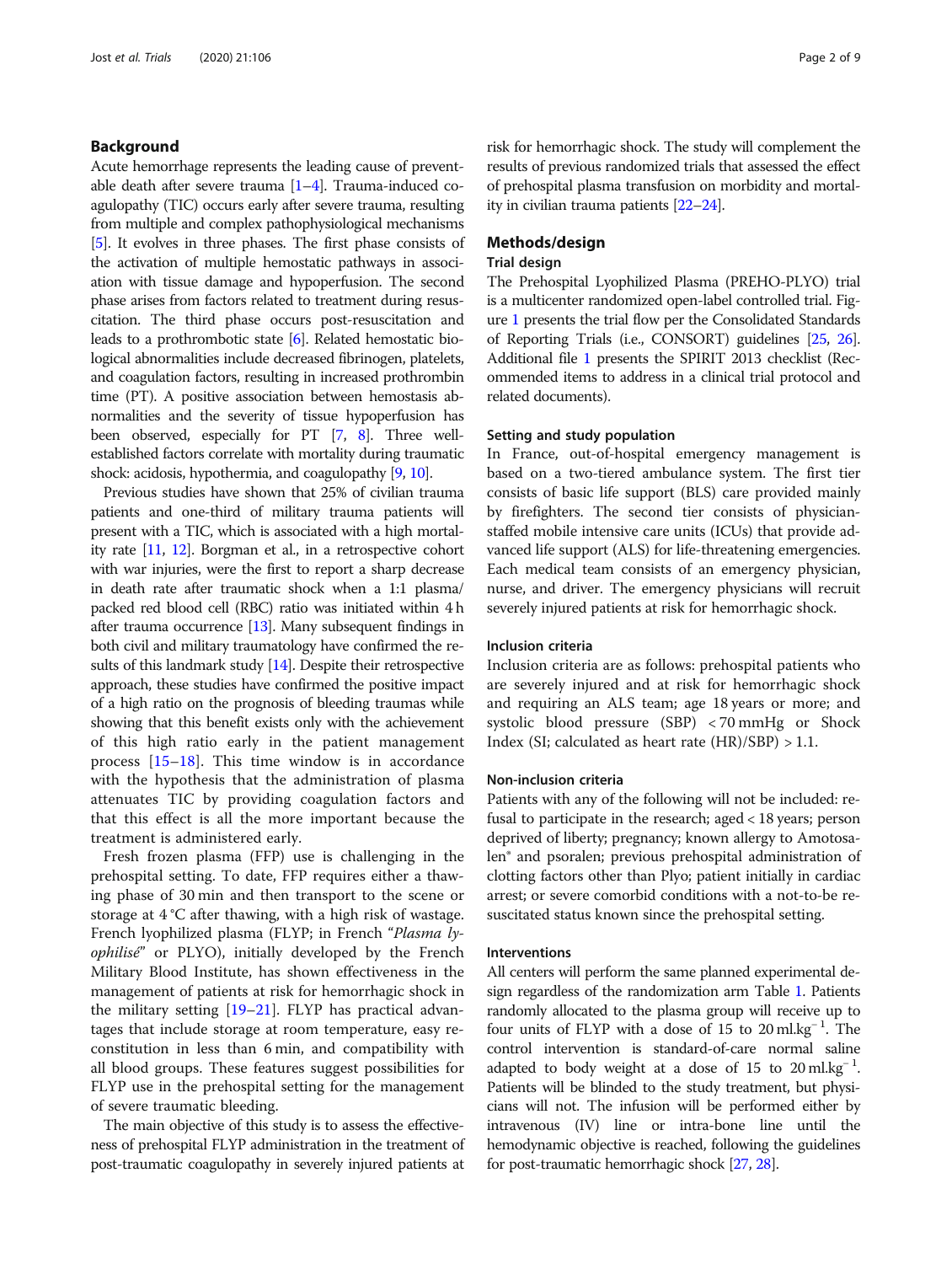<span id="page-2-0"></span>

Table 1 Template for the schedule of enrolment, interventions, and assessments per the SPIRIT 2013 Statement (Standard Protocol Items: Recommendations for Interventional Trials) [\[26\]](#page-8-0)

|                                     | Prehospital<br>ALS team arrival on scene | Hospital                  |                           |
|-------------------------------------|------------------------------------------|---------------------------|---------------------------|
|                                     |                                          | Admission at ICU          | Follow-up                 |
| Eligibility screen                  | X                                        |                           |                           |
| Consent                             | X                                        |                           | $\boldsymbol{\mathsf{X}}$ |
| Allocation to normal saline or FLYP | $\boldsymbol{\times}$                    |                           |                           |
| Treatment Administration            | X                                        |                           |                           |
| Patients Demographics               | $\boldsymbol{\times}$                    |                           |                           |
| Clinical/physiological Data         | $\boldsymbol{\times}$                    | $\mathsf X$               | X                         |
| Injury Severity Score               |                                          | $\mathsf X$               |                           |
| INR (point of care)                 | $\boldsymbol{\times}$                    | $\mathsf X$               |                           |
| INR (blood sample)                  | $\boldsymbol{\times}$                    | Χ                         |                           |
| Need for massive transfusion        |                                          | $\mathsf X$               |                           |
| ICU length of stay                  |                                          |                           | X                         |
| Death                               | $\mathsf X$                              | $\boldsymbol{\mathsf{X}}$ | X                         |
| Serious adverse Events              | X                                        | Χ                         | X                         |

ALS advanced life support, ICU intensive care unit, FLYP French lyophilised plasma, INR international normalized ratio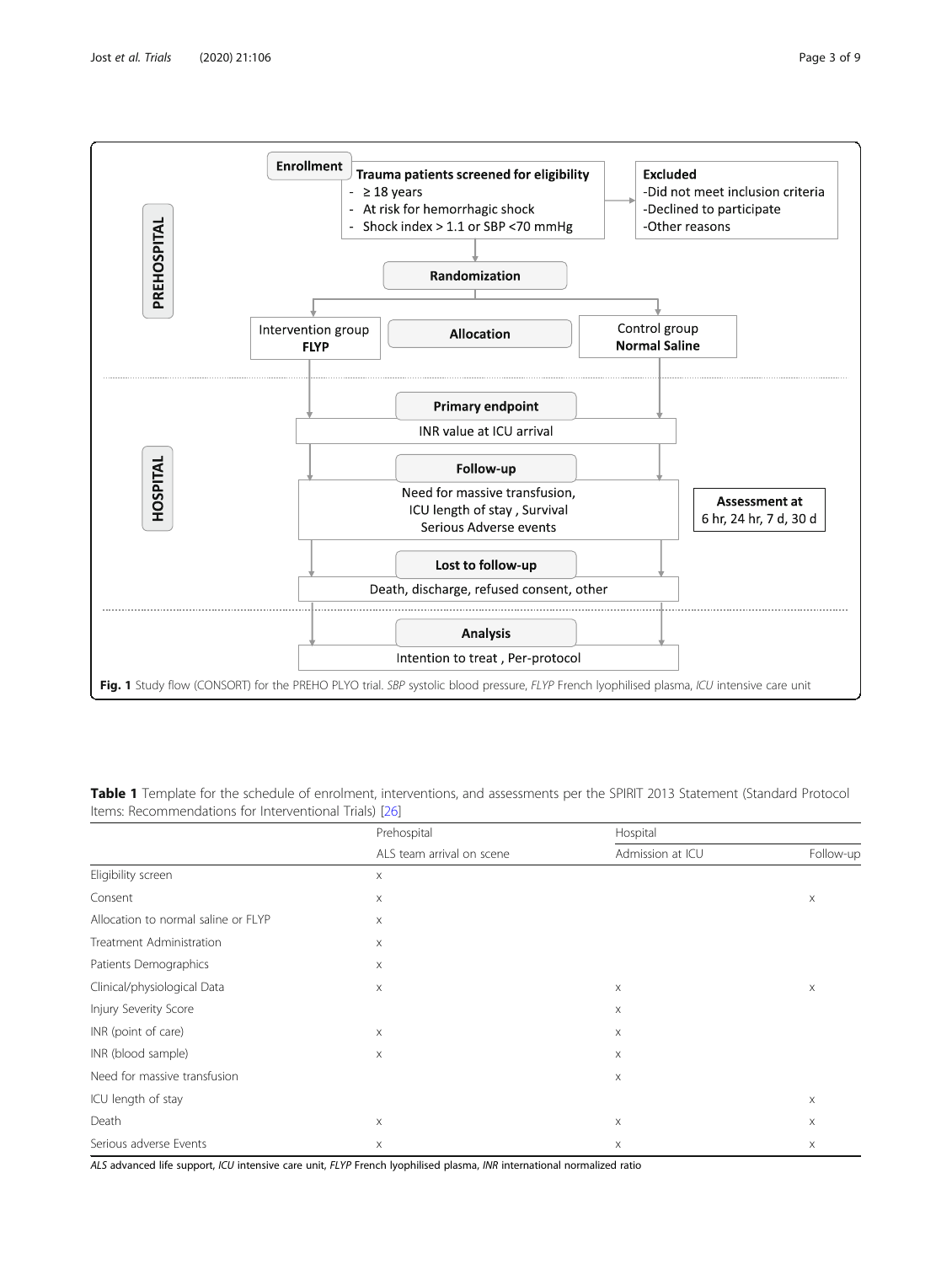# Randomization and treatment allocation

Randomization is a block size of 2 in a ratio of 1:1. The study statistician will secure the treatment allocation sequence codes throughout the trial. The French Army Blood Transfusion Center (Centre de Transfusion Sanguine des Armées (CTSA)) will prepare opaque bags in advance that will be identical in all points, except for treatment (either FLYP or normal saline) randomly assigned. These bags will be numbered from 1 to 140. The local French Blood Institute (Etablissement Français du Sang (EFS)) will store and dispense bags to each prehospital emergency medical service (see [Appendix](#page-6-0)). Resuscitation ambulances will be equipped continuously with a two-bag set and ordered to open the smallest bag number after having validated the patient's eligibility.

#### Study outcomes

The primary outcome is the International Normalized Ratio (INR) at hospital admission. The secondary outcomes are as follows: need for massive transfusion or hospitalbased administration of RBC, plasma, platelets, fibrinogen, and other coagulation factors; ICU length of stay; 30-day survival; FLYP prehospital usability in the civilian population (technical and logistical difficulties encountered with administration of FLYP); PT and fibrinogen at hospital admission; INR, fibrinogen, and PT differences between prehospital and hospital admission values; and FLYP prehospital safety (adverse event (AE) rate).

#### Data collection

The main variables to be collected by the prehospital BLS and ALS teams are as follows: patient demographics and history; circumstances, mechanism, type, and site of the injury; clinical and biological status (SBP, diastolic blood pressure (DBP), mean blood pressure (MBP), HR, SI, respiratory rate, Glasgow Coma Scale score, body temperature, pulse oximetry, and hemoglobin and lactate levels when available); treatments and products administered (e.g., hemostatic device use (tourniquet, QuikClot®); volume expansion via IV or intra-bone infusion; sedation; use of vasopressor, tranexamic acid, or labile blood products; airway management (i.e., spontaneous breathing or mechanical ventilation)).

The main variables collected during hospitalization will be clinical and biological data, treatments administered, and patient outcomes. For all events, corresponding timeframes will be recorded, if available.

#### Blood sampling

Blood samples will be collected by the prehospital team before treatment administration, using two 3.2% buffered sodium citrate Vacutainer® tubes. These will be stored at room temperature until arrival at the hospital, where the dosage will be evaluated. The filling level needed to allow laboratory analysis is 90% of tube capacity. To avoid confusion between pre- and in-hospital blood samples, a specific prehospital biological prescription sheet will identify each tube. Besides, if possible, INR and PT values will be determined for each patient from the prehospital phase, using a point-of-care coagulometer device (Coaguchek® Pro II System, Roche Diagnostics, Basel, Switzerland). The prehospital samples will be analyzed in the laboratory of the patient's admission hospital. No biological collections will be conducted and no ancillary studies planned.

#### Post-randomization treatment

Following the same measures as for study treatment administration, the physician will administer other indicated medications such as tranexamic acid, norepinephrine, and packed RBCs, if available. The ALS team will perform orotracheal intubation and chest drainage where indicated, in addition to all usual first aid procedures. Recommended blood pressure targets are SBP 90 mmHg without severe brain trauma and MBP 80 mmHg with severe brain trauma [\[29](#page-8-0)].

# Recruitment

Patient screening and inclusion started on 14 April 2016. As of July 1, 2019, 114 patients have been included. Recruitment is ongoing until the end of October 2019 (Fig. [2\)](#page-4-0).

# Safety and adherence oversight Data Safety Monitoring Board oversight

The Data Safety Monitoring Board (DSMB) will be composed of three independent physician experts in the field of transfusion and emergency medicine. They will be appointed to analyze AEs and severe AEs throughout the trial and will meet once every 6 months, but may meet at any time if necessary. No interim analysis is planned, but the DSMB will have access to all unblinded patient records to judge the quality of the study and the safety of the patients through a well-balanced risk–benefit ratio. This entity will have the right to stop the study if it appears that the benefit–risk ratio is unbalanced.

## Adverse events

Transfusion-associated circulatory overload (TACO) and transfusion acute lung injuries (TRALI) are the two main adverse transfusion-related events. The risk of TACO and TRALI is reduced inherently with FLYP production (less than ten different donors, plasma without HLA antibodies) [[19\]](#page-7-0). In case of an adverse event, the FLYP transfusion will be immediately stopped and substituted by normal saline. The investigator will declare the main adverse event to the authorities within 24 h after its occurrence using a detailed written report.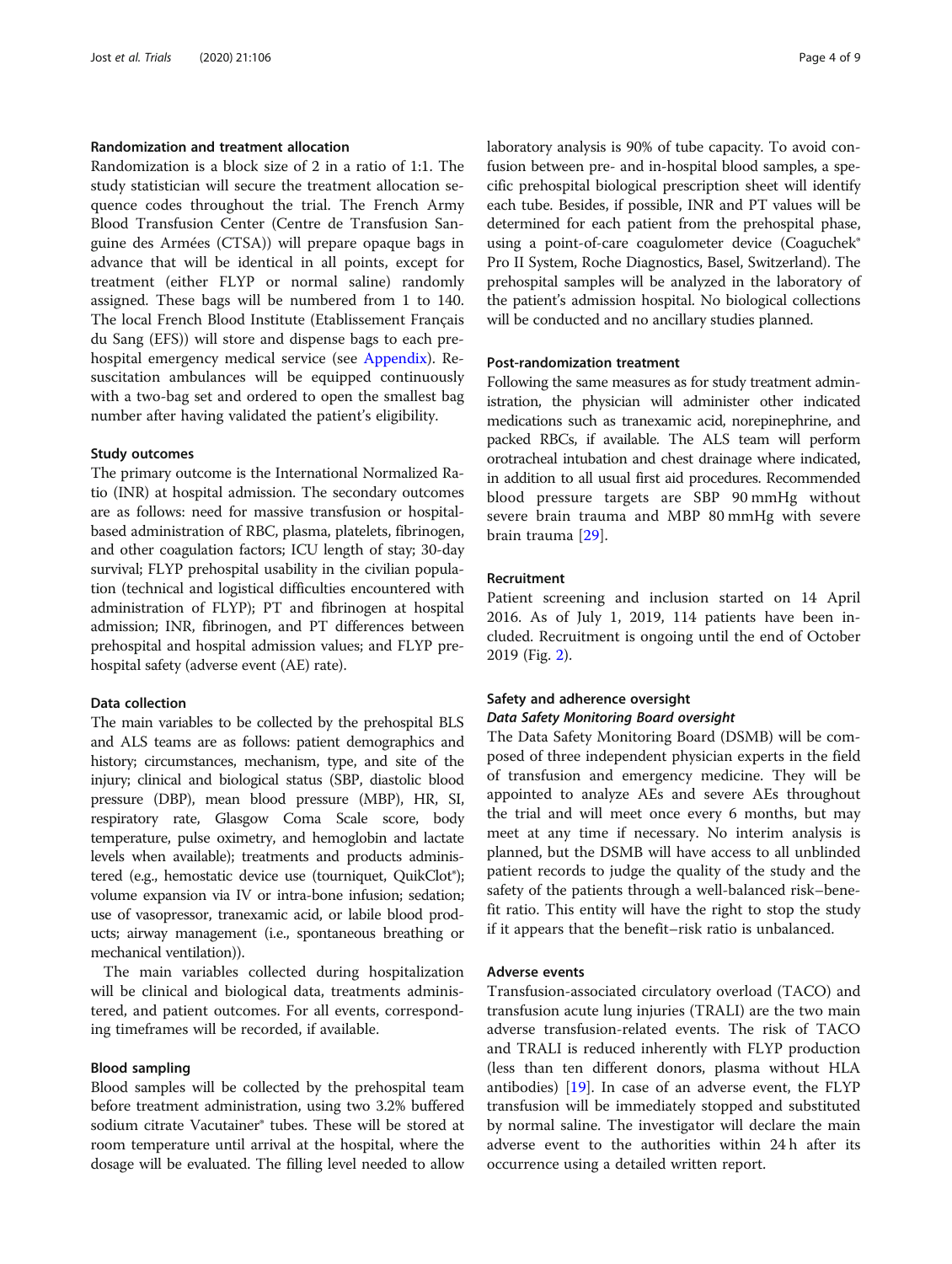<span id="page-4-0"></span>

# Protocol adherence

The prehospital emergency physicians and nurses involved in the trial will receive specific information about the study protocol as well as adapted training to administer the FLYP. All hospital laboratories will be informed about and able to analyze and distinguish prehospital and hospital blood samples.

# Data management

All data collected on the paper case report form will be entered into a database. A data manager will assess for validity, discrepancies, and quality assurance. All data with persistent discrepancies will be reported as missing values.

# Trial conduct auditing

The Project Management Group will meet monthly to review the trial conduct. The Trial Steering Group and the independent Data Monitoring and Ethics Committee will meet to review conduct throughout the trial period.

# Protocol amendments

The sponsor will notify the Ethics Committee of any change to the protocol via an online request. After the Ethics Committee has agreed, a copy of the revised protocol will be sent to the principal investigator to add to the Investigator Site File. The Head of Study Monitoring will verify that the revised protocol appears in the site file. Any deviations from the protocol will be fully documented using a breach report form. In the end, the protocol will be updated in the clinical trial registry.

# **Statistics**

The use of freeze-dried plasma has been assessed in severely traumatized patients with a before-and-after observational study in a military setting [\[20\]](#page-8-0). The "before" period consisted of an infusion of normal saline, and the "after" period involved FLYP transfusion. With a cohort of 120 patients, a significant difference between the two groups in terms of PT values was observed [[20](#page-8-0)].

Based on these previous data, we calculated that a sample of 124 patients would provide 90% power to detect a mean difference between treatment groups of 0.3 in INR values at hospital admission, with a two-sided type I error of 0.05, assuming a standard deviation of 0.5. This sample size is corrected by a factor of 10% to account for missing informed consents and outcome data, for a final sample size of 70 participants per arm and 140 patients total.

The statistician, as well as the outcome assessor, will be blinded to patient randomization and group allocation. Analyses for the phase III trial primary outcome and secondary analyses are intention-to-treat. A per-protocol analysis will be carried out considering that some patients in the FLYP arm may not have received the treatment or may have received it only partially. Additionally, a priori subgroup analysis will be processed in a subpopulation of randomized patients with a confirmed diagnosis of hemorrhagic shock. No interim analysis is planned.

The quality of randomization will be assessed by ensuring that the distribution of characteristics in the two groups is balanced. Data will be summarized as medians with interquartile ranges for continuous variables and as counts with percentages for categorical variables. Comparisons between the groups for proportions will be assessed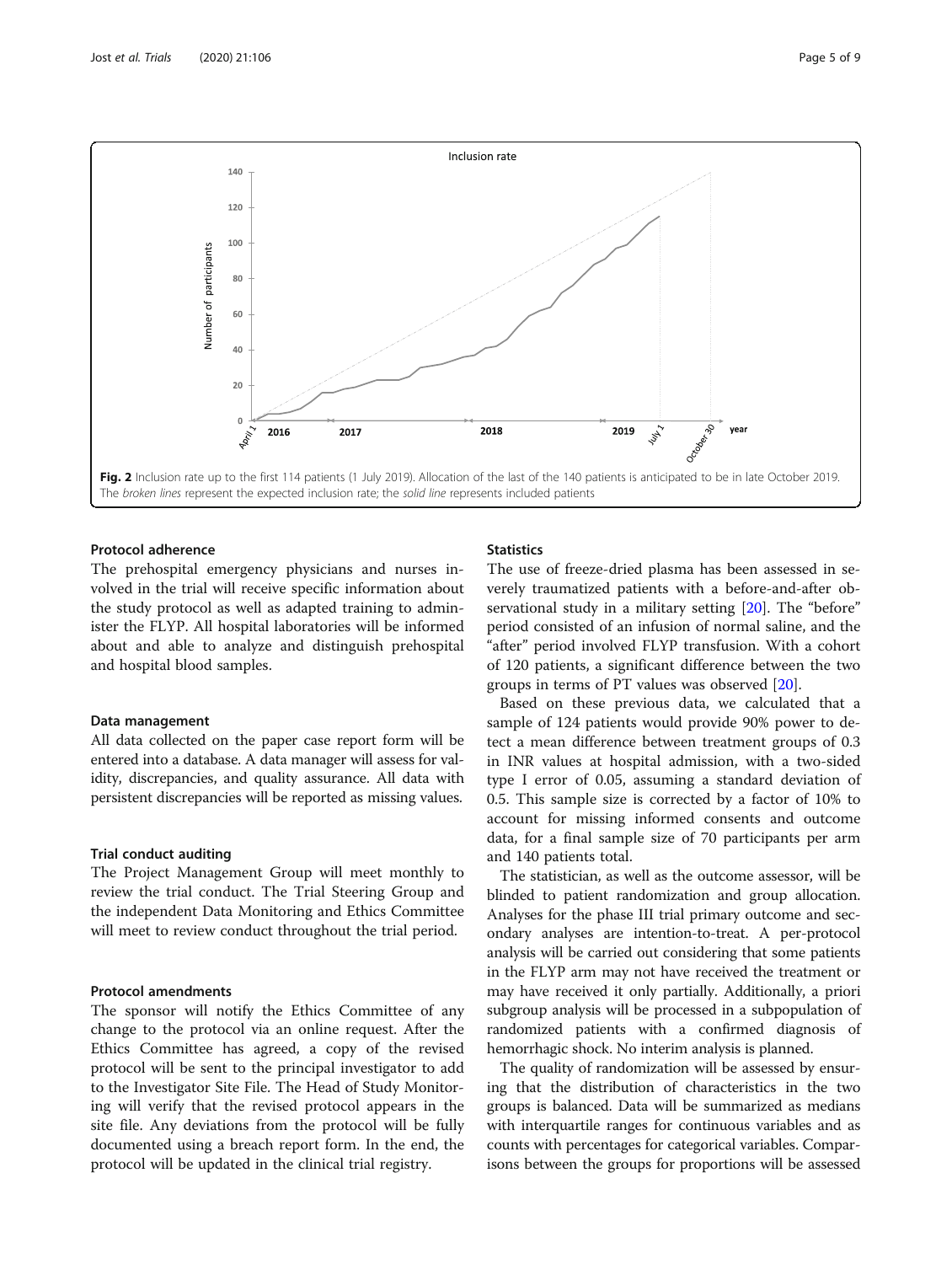with Fisher's exact test. The Mann–Whitney U test will be used to compare continuous variables.

Missing data will be presented comprehensively and detailed in a table. After an assessment of whether the assumptions underlying the validity of the multiple imputation are plausible, these values will be handled with multiple imputation.

For the primary outcome analysis, INR at hospital admission will be considered to have been performed at a comparable time in each patient and will be compared across the two arms with the Mann–Whitney U test. If the initial characteristics of patients are unbalanced between the two groups after randomization, an adjusted analysis will be considered with a regression method. Where appropriate, both adjusted and unadjusted results will be reported.

The transfusion requirement will be compared by the number of blood products and plasma derivatives transfused after arrival at the hospital, including packed RBCs, platelet concentrates, fibrinogen, coagulation factors, and FFP. The transfusion requirement will be assessed at 6 and 24 h, taking center into account as a stratifying variable.

For each arm, actuarial survival will be visualized using the Kaplan–Meier estimator and compared with the logrank test to estimate the effect of FLYP on survival. A multivariable Cox proportional hazard regression model may be fitted in cases of potential imbalance.

The feasibility of administering FLYP will be judged based on interruption or non-administration of the experimental treatment, depending on the ability to respect the procedure and the use of a labile blood product according to the rules of good practice.

The average differential (prehospital and after-hospital admission) of coagulation parameters between the two groups will be studied with multilevel logistic regression modeling that will be fitted using a generalized estimating equation method to take into account time and both patient and hospital clustering. Where appropriate, this regression might be adjusted for unbalanced variables.

The number of days in the ICU between the two groups will be studied overall and among surviving patients. Concerning the safety outcome, the AE incidence will be compared between the two groups.

All statistical analyses will be performed with R software version 3.3.3 for Windows (R Foundation for Statistical Computing, Vienna, Austria) and STATA® software version 14.0 for Windows (STATACORP LLC, College Station, Texas, USA).

# **Discussion**

The administration of plasma is among the recommendations for the management of post-trauma hemorrhagic shock [\[27](#page-8-0), [28\]](#page-8-0). The benefit of its early administration from the prehospital phase has recently been demonstrated

with the use of FFP [[22](#page-8-0)]. In a French trauma center, FLYP led to a more rapid, pronounced, and extended increase in fibrinogen concentrations and coagulopathy improvement than FFP in the initial management of trauma patients [[30](#page-8-0)].

FLYP has thus far been used mainly in armed conflicts by military medical and surgical units deployed in foreign theaters of operations. These teams must navigate the logistical constraints of the operating environment and the need to have, without delay, therapeutic plasma to treat bleeding casualties. In the civilian world, FLYP could be used by health institutions that have significant logistical difficulties. These difficulties can preclude their ability to ensure a cold chain of subzero temperatures or, in extreme emergencies, to meet the need for an immediate therapeutic plasma supply because of delays until FFP is thawed and available [\[19](#page-7-0)]. The PREHO PLYO study is essential to assess both the possible benefit of FLYP on coagulopathy and its usability in patients of variable age suffering from various previous pathologies and being treated with a drug that may interfere with coagulation, as compared to young and physically trained soldiers without co-morbidity. The injury mechanism also differs in that, among soldiers, trauma is most often open or penetrating, whereas, among civilians, it is more likely to be closed. Finally, among the military, the distribution of wounded areas is not the same as for civilians because of the wearing of antiballistic protection.

The PREHO PLYO inclusion criteria are closely related to those used by three US Department of Defensefunded prehospital plasma trials [\[24](#page-8-0), [31](#page-8-0), [32](#page-8-0)]. Rather than using fixed thresholds of HR and SBP, we applied SI, which is the ratio between these two parameters. This index is easy to calculate at the bedside and makes it possible to detect patients in the compensated phase of hemorrhagic shock. Setting the SI threshold at > 1.1 corresponds to a five-fold higher risk of massive transfusion compared to a patient with a normal SI value  $(< 0.9)$ [[33\]](#page-8-0). Concerning the choice of the INR as the primary endpoint, its standardized status and the possibility of its dosage at bedside make it an incomplete but easily accessible and feasible coagulation assessment parameter in real-world practice.

# Potential limitations

This trial involves several potential limitations. The first is related to the absence of a blind procedure for the prehospital medical team because it is not feasible to use a FLYP placebo. The second limitation is related to the difficulty prehospital teams may have in carrying out biological sampling in a technically perfect manner in the context of extreme emergency, for patients requiring many technical procedures within a very tight timeframe. We partially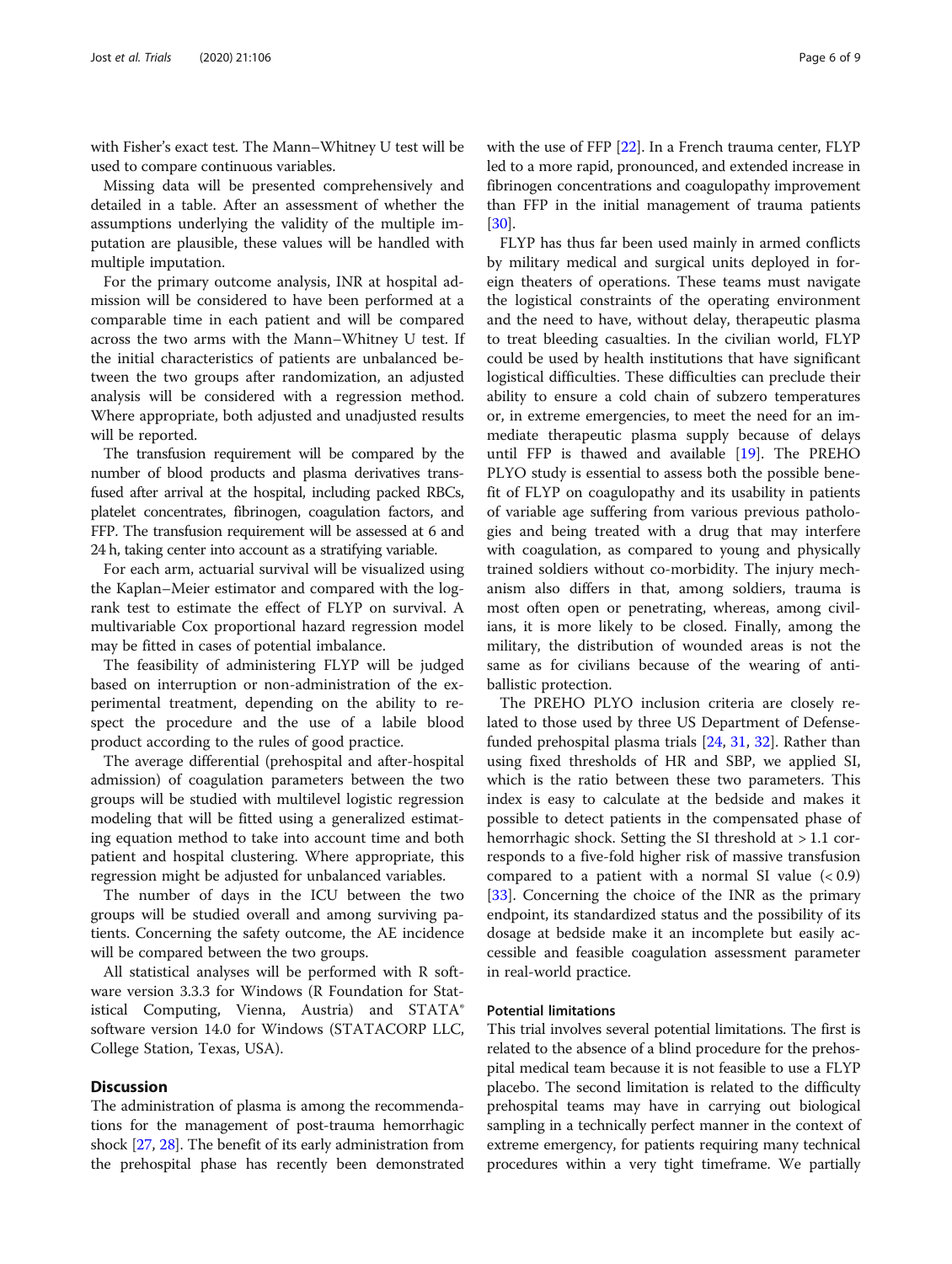<span id="page-6-0"></span>pre-empt this problem by proposing that the teams perform micro-venous sampling that they can immediately analyze using an onboard biology device. The third limitation is related to the consent of individuals in emergencies. Even if the emergency condition allows for a deferred time to obtain consent, we expect some refusals, which will require that the patients concerned be excluded from the statistical analysis. Because only surviving patients will be able to decline, survival rates may be lower than in reality and should be interpreted with caution.

# Conclusion

The PREHO PLYO clinical trial is the first study to evaluate the use of FLYP in prehospital settings. Its realization represents a stimulating challenge for prehospital emergency care. Its results will impact internal transfusion procedures and potentially extend the application of FLYP transfusion to patients who need it without any further delay.

# Trial status

This protocol version 6 is dated May 27, 2019. The first inclusion took place on April 14, 2016. The trial is in the recruitment phase until the end of October 2019 (planned).

# Ethical considerations

The trial protocol has been approved by the French Ethics Committee "Paris Ile de France 3: CPP 3342" and the French Agency for the Safety of Medicines and Health Products (IDRCB 2015-A00866–43). We will perform the study according to standard guidelines for clinical trials, to the Declaration of Helsinki, International Conference on Harmonization, and WHO Good Clinical Practice standards, including certification by an external audit. All conscious patients receive oral and written information and give their written informed consent. When the patient cannot give consent before the study (unconscious patient or high emergency case), the prehospital emergency physician will provide the allocated treatment in the patient's best interest, and the investigator will collect deferred consent. Participants or their legal representative will be asked if they agree to use of their data should they choose to withdraw from the trial. They will also be asked for permission for the research team to share relevant data with people from the universities taking part in the research. Patients or their legal representative will have the possibility to withdraw their consent at any time. In such cases, the patient's data will be excluded from the statistical analysis. The informed consent form for patients or family is available from the corresponding author on request.

# Recruitment of inclusion centers

Central ethics approval has been confirmed from the National Ethics Committee «Comité de protection des Personnes» (approval number CPP3342) and the authorization of the Competent Authority (French National Agency for Medicines and Health Products-Agence Nationale de Sécurité du médicament –ANSM IDRCB 2015-A00866–43 /approval 151536B63/EC-2015.003). The Sponsor will submit the recruitment of a new inclusion center to the National Ethics Committee and the competent authority if required.

# Confidentiality

The trial protocol is approved by the French Data Protection Agency (Commission Nationale Informatique et Liberté (CNIL)).

# Access to data

JT and FR will have access to the final trial dataset and has no contractual agreements that would limit access.

# Appendix

# French prehospital participating teams

Paris Fire Brigade Medical Emergency Dept Firefighter Medical Emergency Dept of Marseille French SAMU departments:

SAMU 75 Lariboisière Hospital, Assistance Publique Hôpitaux de Paris, France

SAMU 75 Necker enfants malades Hospital, Assistance Publique Hôpitaux de Paris, France

SAMU 94 Henri Mondor Hospital, Assistance Publique Hôpitaux de Paris, FranceSAMU 69, Hospices Civils de Lyon, France

SAMU 92, Beaujon Hospital, Assistance Publique Hôpitaux de Paris, Clichy, France

SAMU 74, Centre Hospitalier Annecy Genevois, France SAMU 13, Assistance Publique Hôpitaux de Marseille, France

SAMU 29, University Hospital Brest, France

SAMU 64, University Hospital Pau, France

# French intensive care units participating teams

La Pitié Salpêtrière University Hospital, Assistance Publique Hôpitaux de Paris, Beaujon University Hospital, Assistance Publique Hôpitaux de Paris, Clichy

European Georges Pompidou Hospital, Assistance Publique Hôpitaux de Paris

Percy Military Teaching Hospital, Clamart

Begin Military Teaching Hospital, Saint Mandé

Bicêtre University Hospital, Assistance Publique Hôpitaux de Paris, Kremlin-Bicêtre

Henri Mondor University Hospital, Assistance Publique Hôpitaux de Paris.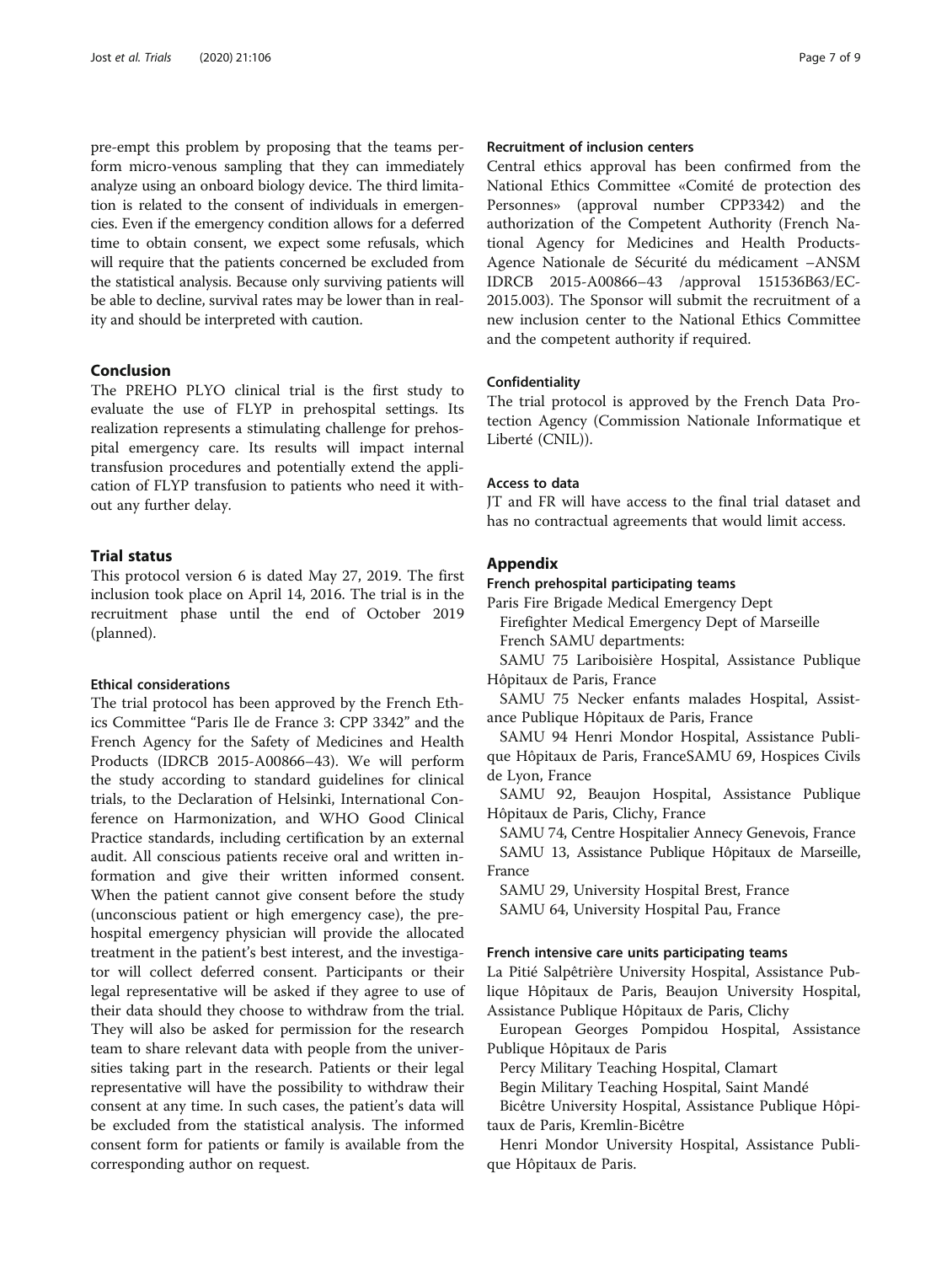<span id="page-7-0"></span>Marseille-North Hospital, Assistance Publique Hôpitaux de Marseille

Timone Hospital, Assistance Publique Hôpitaux de Marseille

Laveran Military Teaching Hospital, Marseille

Edouard Herriot Hospital University Hospital, Hospices Civils de Lyon

Lyon-south Hospital University Hospital, Hospices Civils de Lyon

Annecy Genevois University Hospital, Annecy

Clermont Tonnerre Military Teaching Hospital, Brest Hospital Center, Pau.

# Supplementary information

Supplementary information accompanies this paper at [https://doi.org/10.](https://doi.org/10.1186/s13063-020-4049-1) [1186/s13063-020-4049-1.](https://doi.org/10.1186/s13063-020-4049-1)

Additional file 1. SPIRIT 2013 checklist: Recommended items to address in a clinical trial protocol and related documents.

#### Abbreviations

AE: Adverse event; ALS: Advanced life support; BLS: Basic life support; CTSA: Centre de Transfusion Sanguine des Armées; EFS: Etablissement Français du Sang; FLYP: French Lyophilized Plasma; HR: Heart rate; INR: International Normalized Ratio; MBP: Mean blood pressure; PT: Prothrombin time; RBC: Red blood cell; SBP: Systolic blood pressure; TACO: Transfusion-associated circulatory overload; TIC: Trauma-induced coagulopathy; TRALI: Transfusion-related acute lung injury

#### Insurance and post-trial care

There is no anticipated harm and compensation for trial participation. However, the French Ministry of the Armed Forces, as its own insurer, will be responsible for post-trial care and payment for damages found to be attributable to the study.

#### Authors' contributions

DJ, SL, JP, RJ, CD, and OM drafted the manuscript. DJ, JPT, AS, SA, VL, MFF, PDM, SL, and FL participated in the design of the study. DJ, MD, ES, AG, NH, LD, NP, RB, RJ, BF, ST, and MB performed patient enrollment and data collection. DJ, JT, and FR elaborated the statistical plan. All authors read and approved the final version of the manuscript. All named authors adhere to the authorship guidelines of Trials. All authors have agreed to publication.

#### Funding

Funding for the study is provided by the French Health Department of the Army (the study sponsor, following the acceptance of the study in the context of clinical research projects in the Health Service of Armies, Department of Education, Research and Innovation, Service de Santé des Armées, 1 Place Alphonse Laveran75230 Paris-France). The French Army Blood Transfusion Center (Centre de Transfusion Sanguine des Armées (CTSA)) has prepared the bags containing either FLYP or normal saline. The local French Blood Institute (Etablissement Français du Sang (EFS)) has stored and dispensed bags to each center.

#### Availability of data and materials

The findings of the clinical trial will be published in a peer-reviewed international medical journal. The datasets obtained and analyzed during the current study will be available from the corresponding author on reasonable request. Further information about the study can be accessed at [clinicaltrials.](http://clinicaltrials.gov/show) [gov/show/](http://clinicaltrials.gov/show) NCT02736812.

#### Consent for publication

Not applicable.

#### Competing interests

The authors declare that they have no competing interests to declare.

#### Author details

<sup>1</sup> Paris Fire Brigade Medical Emergency Department, 1 place Jules Renard 75017 Paris, France. <sup>2</sup>Department of Education, Research and Innovation, Service de Santé des Armées, 1 Place Alphonse Laveran, 75230 Paris, France. <sup>3</sup>French Military Health Service, Val de Grâce military hospital, 1, Place Alphonse Laveran, 75230 Paris, France. <sup>4</sup>French army blood transfusion center, 1 Rue du Lieutenant Raoul Batany, 92140 Clamart, France. 5 Department of Anesthesiology and Intensive Care, Percy military teaching hospital, 101 avenue Henri Barbusse, BP 406, 92141 Clamart, Cedex, France. 6 French Military Research Institute, 1 place Valérie Andre, BP 73, 91223 Brétigny sur Orge, France. <sup>7</sup>Department of Anaesthesiology and Intensive Care, Begin military teaching hospital, 94160 Saint-Mande, France.

#### Received: 22 October 2019 Accepted: 6 January 2020 Published online: 22 January 2020

#### References

- Teixeira PGR, Inaba K, Hadjizacharia P, Brown C, Salim A, Rhee P, et al. Preventable or potentially preventable mortality at a mature trauma center. J Trauma Inj Infect Crit Care. 2007;63:1338–47.
- 2. Montmany S, Pallisera A, Rebasa P, Campos A, Colilles C, Luna A, et al. Preventable deaths and potentially preventable deaths. What are our errors? Injury. 2016;47:669–73.
- 3. Kwon AM, Garbett NC, Kloecker GH. Pooled preventable death rates in trauma patients: Meta-analysis and systematic review since 1990. Eur J Trauma Emerg Surg. 2014;40:279–85.
- 4. Oliver GJ, Walter DP, Redmond AD. Are prehospital deaths from trauma and accidental injury preventable? A direct historical comparison to assess what has changed in two decades. Injury. 2017;48:978–84.
- 5. Chang R, Cardenas JC, Wade CE, Holcomb JB. Advances in the understanding of trauma-induced coagulopathy. Blood. 2016;128:1043–9.
- 6. Kushimoto S, Kudo D, Kawazoe Y. Acute traumatic coagulopathy and trauma-induced coagulopathy: an overview. J Intensive Care. 2017;5:6.
- 7. Hess JR, Brohi K, Dutton RP, Hauser CJ, Holcomb JB, Kluger Y, et al. The Coagulopathy of trauma: A review of mechanisms. J Trauma Inj Infect Crit Care. 2008;65:748–54.
- 8. Hess JR, Lindell AL, Stansbury LG, Dutton RP, Scalea TM. The prevalence of abnormal results of conventional coagulation tests on admission to a trauma center. Transfusion (Paris). 2009;49:34–9.
- 9. Davenport RA, Brohi K. Cause of trauma-induced coagulopathy. Curr Opin Anaesthesiol. 2016;29:212–9.
- 10. Gruen RL, Brohi K, Schreiber M, Balogh ZJ, Pitt V, Narayan M, et al. Haemorrhage control in severely injured patients. Lancet. 2012;380:1099–108.
- 11. Brohi K, Singh J, Heron M, Coats T. Acute traumatic coagulopathy. J Trauma Inj Infect Crit Care. 2003;54:1127–30.
- 12. Niles SE, McLaughlin DF, Perkins JG, Wade CE, Li Y, Spinella PC, et al. Increased mortality associated with the early coagulopathy of trauma in combat casualties. J Trauma Inj Infect Crit Care. 2008;64:1459–65.
- 13. Borgman MA, Spinella PC, Perkins JG, Grathwohl KW, Repine T, Beekley AC, et al. The ratio of blood products transfused affects mortality in patients receiving massive transfusions at a combat support hospital. J Trauma Inj Infect Crit Care. 2007;63:805–13.
- 14. Bhangu A, Nepogodiev D, Doughty H, Bowley DM. Meta-analysis of plasma to red blood cell ratios and mortality in massive blood transfusions for trauma. Injury. 2013;44:1693–9.
- 15. Ho AM-H, Dion PW, Yeung JHH, Holcomb JB, Critchley LAH, Ng CSH, et al. Prevalence of survivor bias in observational studies on fresh frozen plasma: Erythrocyte ratios in trauma requiring massive transfusion. Anesthesiology. 2012;116:716–28.
- 16. de Biasi AR, Stansbury LG, Dutton RP, Stein DM, Scalea TM, Hess JR. Blood product use in trauma resuscitation: plasma deficit versus plasma ratio as predictors of mortality in trauma (CME): Plasma use in trauma resuscitation. Transfusion (Paris). 2011;51:1925–32.
- 17. Radwan ZA, Bai Y, Matijevic N, del Junco DJ, McCarthy JJ, Wade CE, et al. An emergency department thawed plasma protocol for severely injured patients. JAMA Surg. 2013;148:170.
- 18. Holcomb JB, Donathan DP, Cotton BA, del Junco DJ, Brown G, von Wenckstern T, et al. Prehospital transfusion of plasma and red blood cells in trauma patients. Prehosp Emerg Care. 2015;19:1–9.
- 19. Sailliol A, Martinaud C, Cap AP, Civadier C, Clavier B, Deshayes A-V, et al. The evolving role of lyophilized plasma in remote damage control resuscitation